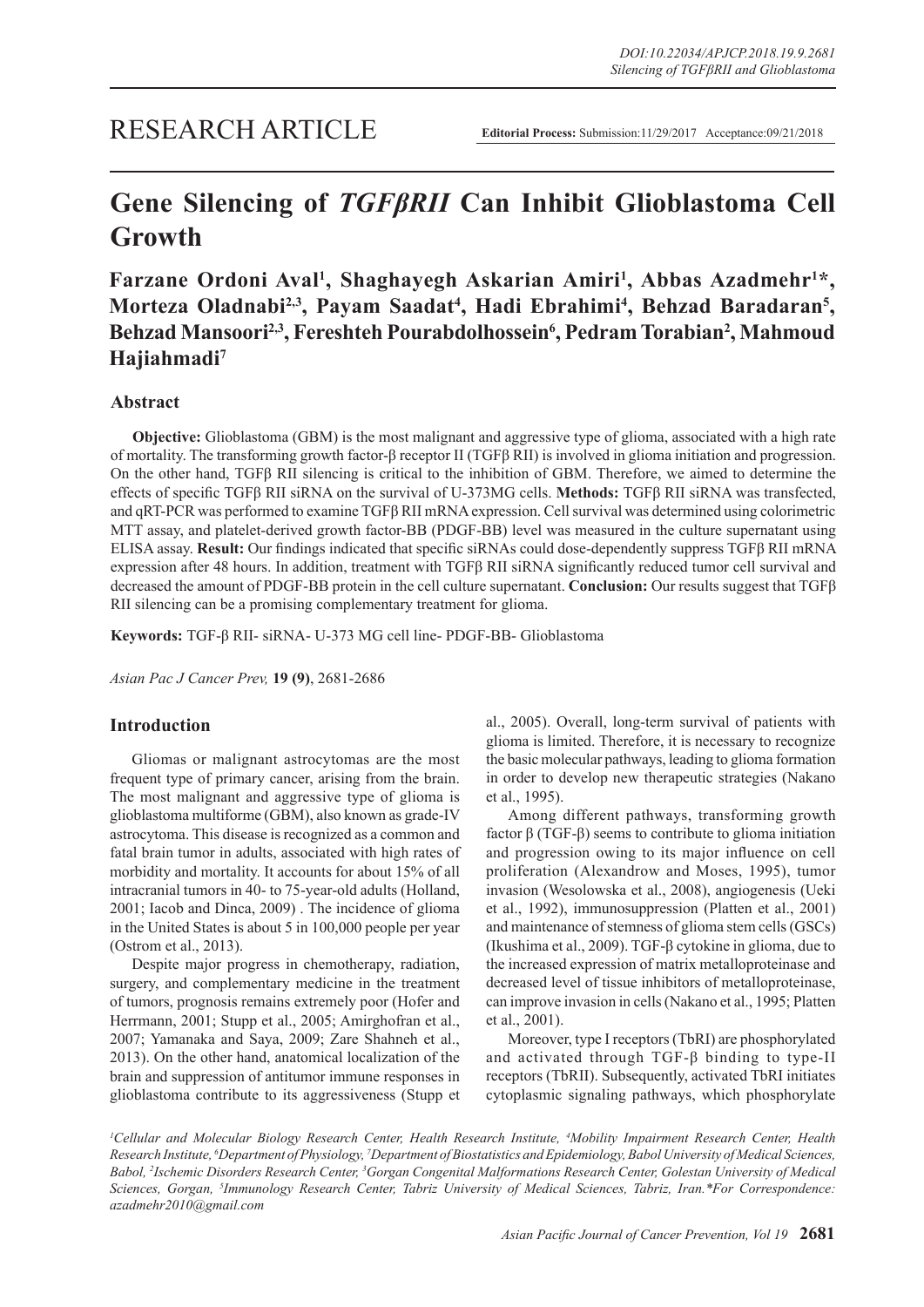#### *Farzane Ordoni aval et al*

Smad proteins, Smad2 and Smad3, pairing with Smad4 (not phosphorylated by TbRI). In addition, adaptor proteins are recruited by the receptor complex, and some signaling proteins, transmitting biological information, are activated through posttranslational changes (Moustakas and Heldin, 2009; Akhurst and Hata, 2012).

Immunohistochemical studies have shown significantly higher TGFβ RI and TGFβ RII expression in advanced malignant glioma tissues in comparison with nontumorous gliosis (Yamada et al., 1995). In addition, glioma cell proliferation is promoted by TGF-β through inducing the expression of platelet-derived growth factor-BB (PDGF-BB) in a Smad2/3-dependent pathway (Ikushima et al., 2008). RNA interference is a sequence-specific process, which is known as short/small interfering RNA or silencing RNA, operating by double-stranded RNA (Zamore et al., 2000). Synthetic RNAs, which interfere with the target RNA, eventually cause degradation of target mRNA after transcription in mammalian cells (Elbashir et al., 2001).

In RNAi-based treatments, cancer is recognized as one of the most important targets. RNAi-based therapy is currently cost-effective, but shows high specificity and no side effects in comparison with other cancer treatments including chemotherapy (Bora et al., 2012; Ramachandran and Ignacimuthu, 2012). Moreover, another advantage of RNAi in cancer treatment is promotion of the effects of standard cancer drugs (Nieth et al., 2003; Karami et al., 2013; Li et al., 2016). Therefore, targeting TGFβ-mediated signaling with siRNA method may be an appropriate anti-GBM approach. Accordingly, we evaluated the effect of siRNA on the inhibition of TGF-β RII expression in the U-373 MG cell line.

### **Materials and Methods**

#### *Cell line and cell culture*

The National Cell Bank of Iran (Tehran, Iran) supplied the human high-grade glioma cell line. The cells were added to RPMI-1640 medium, containing 1% penicillin-streptomycin and 10% fetal bovine serum (Gibco, USA). The U-373MG cells were cultured (5% CO2) at a temperature of  $37^{\circ}$ C and then used in the logarithmic phase of the experiments.

#### *Transfection of SiRNA*

In this study, TGFβ RII siRNA, scrambled control (nonspecific siRNA as the negative control), and transfection reagent were supplied by Santa Cruz Biotechnology Inc. The U-373MG cells were cultured in a 6-well culture plate  $(2 \times 10^5 \text{ each well})$  in serum and antibiotic-free RPMI1640 medium. On the other hand, untreated cells were considered as the controls. Transfection was carried out in line with the manufacturer's guidelines.

The siRNA transfection medium (Santa Cruz Biotechnology, USA) was used to separately dilute the transfection reagent and TGFβ RII siRNA. After mixing the solution, it was incubated at room temperature for 30 minutes. After rinsing the cells with PBS, the mixture was added to each well of transfection medium (800 μL).

Following incubation at 37°C for 6 hours inside a  $CO<sub>2</sub>$ incubator, RPMI-1640 medium consisting of 20% fetal bovine serum was added. Under the mentioned conditions, the cells were incubated. Finally, cell harvest was carried out at 48 hours following transfection for further analysis.

#### *RNA isolation and qRT- PCR*

Using YTA Total RNA Purification Mini Kit (Yekta Tajhiz Azma, Tehran, Iran), total RNA isolation from U-373MG cells was carried out, based on the manufacturer's guidelines. Afterwards, cDNA from total RNA (1 μg) was synthesized, using a random hexamer primer (1 µL), Moloney Murine Leukemia Virus Reverse Transcriptase (1 µL), 5X reaction buffer (4 µL), dNTPs ( $1 \mu$ L; 10 mM each), and RNasin (0.6  $\mu$ L; 40 U/ $\mu$ L) in line with the established guidelines. Using SYBR Green I Dye, quantitative real-time PCR (qRT-PCR) was carried out in a Light Cycler® 96 System (Roche Life Science, Germany). The dye binds to double-stranded (ds) DNA, producing a fluorescent signal, which can indicate the quantity of dsDNA product in PCR. The products were examined via melting curve analysis to confirm their specificity.

The PCR reaction included cDNA template  $(1 \mu L)$ , primers (0.4 μL), SYBR green reagent (10 μL), 50X Passive Reference Dye (0.4 μL), and distilled water (nuclease-free; 7.8 μL). The primer sequences of TGFβ RII included: forward, 5'CACCTCCATCTGTGAGAAGCC-3'; and reverse, 5'GGAACACATGAAGAAAGTCTCACC 3'. On the other hand, the primer sequences of β-actin included: forward, 5'-TCCCTGGAGAAGAGCTACG-3'; and reverse, 5'GTAGTTTCGTGGATGCCACA-3'. The cycling conditions were as follows: denaturation for 60 seconds at a temperature of 95°C, succeeded by 40 cycles for 30 seconds at 95 $\degree$ C, for 30 seconds at 59 $\degree$ C, and for 30 seconds at 72°C. The size of the amplified TGFβ RII product was 193 bp. Finally, the relative expression levels in various groups were calculated using  $2^{-(\Delta \Delta Ct)}$  method by normalizing the mRNA expression level in β-actin as the reference gene. All PCR reactions were performed in triplicate.

#### *Cell cytotoxicity assay using MTT*

The cytotoxic effect of TGFβ RII siRNA on glioma cell line, U-373MG, was determined using the MTT assay. In brief, 96-well plates were used for culturing the cells  $(2\times10<sup>4</sup>$  cells per well). The study groups included untreated cells, as well as cells treated with scrambled siRNA (negative control), pure TGFβ RII siRNA, transfection reagent, and different doses of TGFβ RII siRNA (40-80 pmol). Following 2 days of incubation, MTT cytotoxicity kit (Sigma-Aldrich, MO, USA) was used to determine cytotoxicity of treatments, based on the manufacturer's guidelines. The optical density (OD) was calculated in each well at 570 nm (reference, 650 nm), using a sunrise™ System microplate reader (Tecan Life Sciences, Austria)

#### *ELISA*

The U-373MG cells were cultured and incubated in 5%  $CO<sub>2</sub>$  at 37°C. Afterwards, the cells were divided into four groups including siRNA TGFβ RII treated, control transfected, transfection reagent and non-transfected.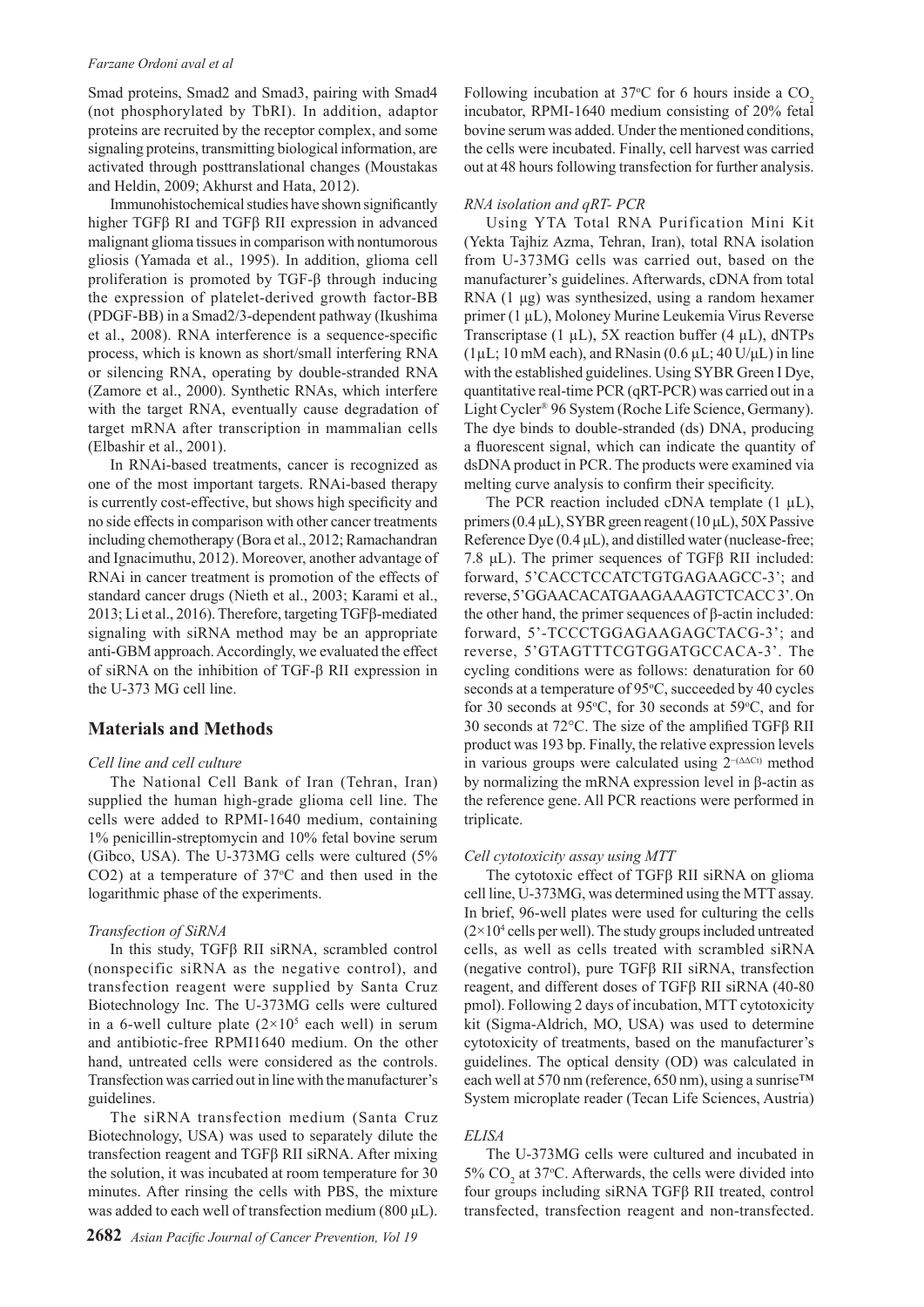The concentration of PDGF-BB was measured in the supernatant with an ELISA kit (R and D System).

#### *Statistical analysis*

To compare the groups, ANOVA test was applied in GraphPad Prism. The findings are expressed as mean±SD, and the significance level was 0.05.

## **Results**

## *SiRNA down regulated TGF-βRII mRNA expression in U-373 MG cell line*

The effect of siRNA on the expression of TGFβ RII genes was examined in U-373 MG glioblastoma cells, according to Figures 1 and 2. In the RT-PCR analysis, the quantitative data from each sample were normalized against β-actin and reported as relative percent knockdown of mRNA levels, compared to the control group (untreated cells; 100%). The present results indicated that treatment with specific siRNA could dose- and time-dependently reduce TGFβ RII mRNA level (P< 0.05; Figures 1 and 2).

Our findings showed that relative expression levels of TGFβ RII were 34.36%, 20.67%, and 60.09% at 24, 48, and 72 hours after transfection, respectively (Figure 1). The optimal knockdown time was considered as 48 hours. The relative expression of different TGFβ RII siRNA concentrations (40, 60 and 80 pmol) was 29.04%, 19.23%, and 10.61%, respectively ( $P < 0.05$ ; Figure 2).

The optimal knockdown concentration was 80 pmol. In addition, β-actin mRNA expression (internal control for qRT-PCR) was similar among the groups. Based on the findings, treatment with NC siRNA had no major effects on mRNA level in comparison with the controls. In addition, the scrambled control was a sequence, which did



Figure 1. The U-373 MG Tumor Cells Transfected with TGFβ RII siRNA. Total RNA was extracted and mRNA was analyzed via qRT-PCR assay at 24, 48, and 72 hours following transfection. The relative mRNA expression was quantified by 2- $(ΔΔCT)$  formula (β-actin, internal control) (data presented as mean±SD; \*P< 0.05 vs. controls).



siRNA (40, 60, and 80 pmol). Total RNA was extracted and mRNA was analyzed via qRT-PCR at 48 hours after transfection. The relative expression of mRNA was determined with 2-(ΔΔCT) formula (β-actin, internal control) (data presented as mean $\pm$ SD; \*P< 0.05 vs. controls).

not cause specific degradation of cellular mRNA. These findings demonstrated that TGFβ RII specific siRNA could effectively suppress TGFβ RII mRNA expression in U-373 MG glioblastoma cells, without any nonspecific effects on the expression of β-actin mRNA.

## *TGF-βRII suppression caused cytotoxic effect on U-373 MG cells*

In this study, the effect of TGFβ RII downregulation was examined in U-373 MG cells. As presented in Figure 3, TGFβ RII specific siRNA treatment, in a dose-dependent manner, could cause cytotoxicity. According to the MTT results, TGFβ RII siRNA (60 and



Figure 3. The U-373 MG Tumor Cells Transfected with TGFβ RII siRNA (40, 60, and 80 pmol). Cytotoxicity was examined using MTT assay after 48 hours (data presented as mean $\pm$ SD; \*P< 0.05 vs. controls).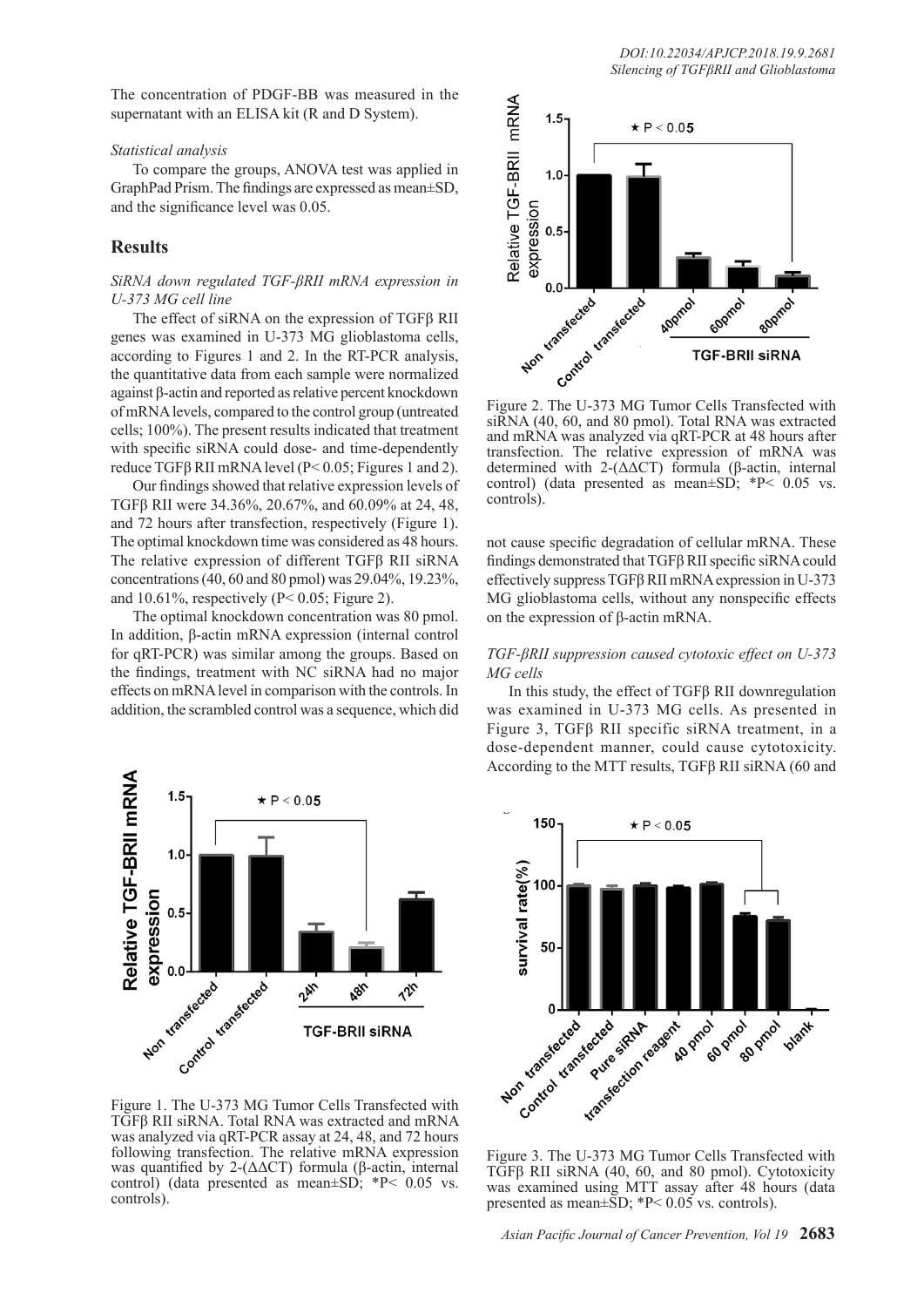

Figure 4. The U-373 MG Tumor Cells Treated with TGFβ RII siRNA (80 pmol). PDGF-BB protein released into the cell culture supernatant was analyzed by ELISA (data presented as mean $\pm$ SD; \*P< 0.05 vs. controls).

80 pmol), in comparison with the negative siRNA control, could significantly decrease cell survival (P< 0.05).

## *TGF-βRII siRNA decreased the production of PDGF-BB protein in U373-MG cells*

GBM by increasing TGF/SMAD signaling pathway induces PDGF-BB expression and leads to proliferation of glioma cells. Therefore, we performed quantitative PDGF-BB ELISA assay, using the cell culture supernatant from the cells. In this study, U-373 MG glioma cells were treated with specific siRNA TGFβ RII. As shown in Figure 4, our results indicated that knockdown of TGFβ RII expression by siRNA in U-373MG cell line significantly reduced the PDGF-BB protein content (P< 0.05).

#### **Discussion**

In this study, the suppressive effect of siRNA TGF $\beta$ RII in the U-373 MG glioblastoma cell line was examined. GBM is among the most malignant and aggressive primary brain tumors in humans (Furnari et al., 2007; Dunn et al., 2012; Omuro and DeAngelis, 2013). At the present, standard methods for GBM therapy included surgery, radiation, and chemotherapy. Although these treatment methods decrease the number of proliferative glioblastoma cells, recurrence of this tumor is common (Xie et al., 2014).

As shown in the present study, evaluation of molecular mechanisms and genomic characterization could significantly improve our understanding of GBM proliferation and invasion; therefore, it is necessary to find novel methods to control and treat this cancer (Xie et al., 2014). Moreover, siRNA, as a molecular targeted cancer treatment, has been shown to be effective in the knockdown of cancer genes (Elbashir et al., 2001; Karami et al., 2013). Therefore, the suppressive effect of siRNA TGFβ RII on GBM (U-373 MG cell line) was investigated in our in vitro study.

TGF-β is a key molecule, which seems to be involved in the malignancy of numerous cancers (Bierie and Moses, 2006). TGF- $\beta$  has a dual function in the Suppression or progression of different cancers relative to the condition of tumor microenvironment. On the other hand, the cells secrete significant amounts of TGF-β in the later stages of GBM for cell proliferation (Alexandrow and Moses, 1995), tumor invasion (Wesolowska et al., 2008), angiogenesis (Ueki et al., 1992), immunosuppression (Platten et al., 2001), preservation of GSC stemness (Ikushima et al., 2009), and stimulation of epithelial-mesenchymal transition, allowing migration and metastatic dissemination (Huber et al., 2005).

Activated TGF-β is capable of binding to TGF-β receptors, including type I and II receptor subtypes. Type II receptors phosphorylate and activate type I receptor kinases with a signaling cascade after binding (Massague, 2012). Based on previous studies, TGF-β mediates glioma initiation and progression. It is also overexpressed in malignant glioma tissues, but undetectable in normal brain tissues. These studies suggest that TGF-β (particularly upregulated TGF-β2) contributes to glioma development (Samuels et al., 1989; Maxwell et al., 1992; Yamada et al., 1995).

Moreover, malignant gliomas show major expression of TGF-β and its receptors, while it is associated with lost growth inhibitory responses. These tumors show increased TbIR and TbIIR expression in comparison with normal tissues (often upregulated by TGF-β) (Yamada et al., 1995; DaCosta Byfield et al., 2004; Hjelmeland et al., 2004). TGFβ RII, as a transmembrane protein, seems to mitigate TGF-β signaling pathway in TGF-β binding. Since TGF-β signaling contributes to GBM progression, TGFβ RII mRNA knockdown was investigated in our in vitro study to determine the antitumoral effects of TGFβ RII with specific siRNAs.

We evaluated the expression of mRNA TGFβ RII via real-time PCR assay. The results confirmed that TGFβ RII siRNA significantly downregulated TGFβ RII mRNA in U-373MG cells. Wesolowska et al. showed that silencing of human TGFβ RII with shRNA in glioblastoma T98G cells eliminated glioma invasion and provided a novel tool for the development of glioma gene therapy (Wesolowska et al., 2008).

In addition, other researchers have indicated that TGFβ RI silencing with siRNA could majorly inhibit TGFβ-induced signal transduction and diminish the aggressiveness of bladder cancer cells (Li et al., 2010). Additionally, in a study by Ye et al., (2012), knockdown of TGFβ RII expression in glioma stem-like cells (GSLCs) significantly decreased the invasiveness of GSLCs (Ye et al., 2012). Our findings are in accordance with previous reports, showing that TGFβ RII siRNA significantly downregulated TGFβ RII mRNA in U-373MG glioblastoma cells; however, further studies on U-373MG glioma invasion are suggested.

According to the MTT assay, TGFβ RII downregulation significantly reduced the survival of glioblastoma cells. On the contrary, no major changes were found in cellular events or gene expression due to treatment with negative control siRNA. The findings showed the specific effects of TGFβ RII siRNA. These findings are in line with the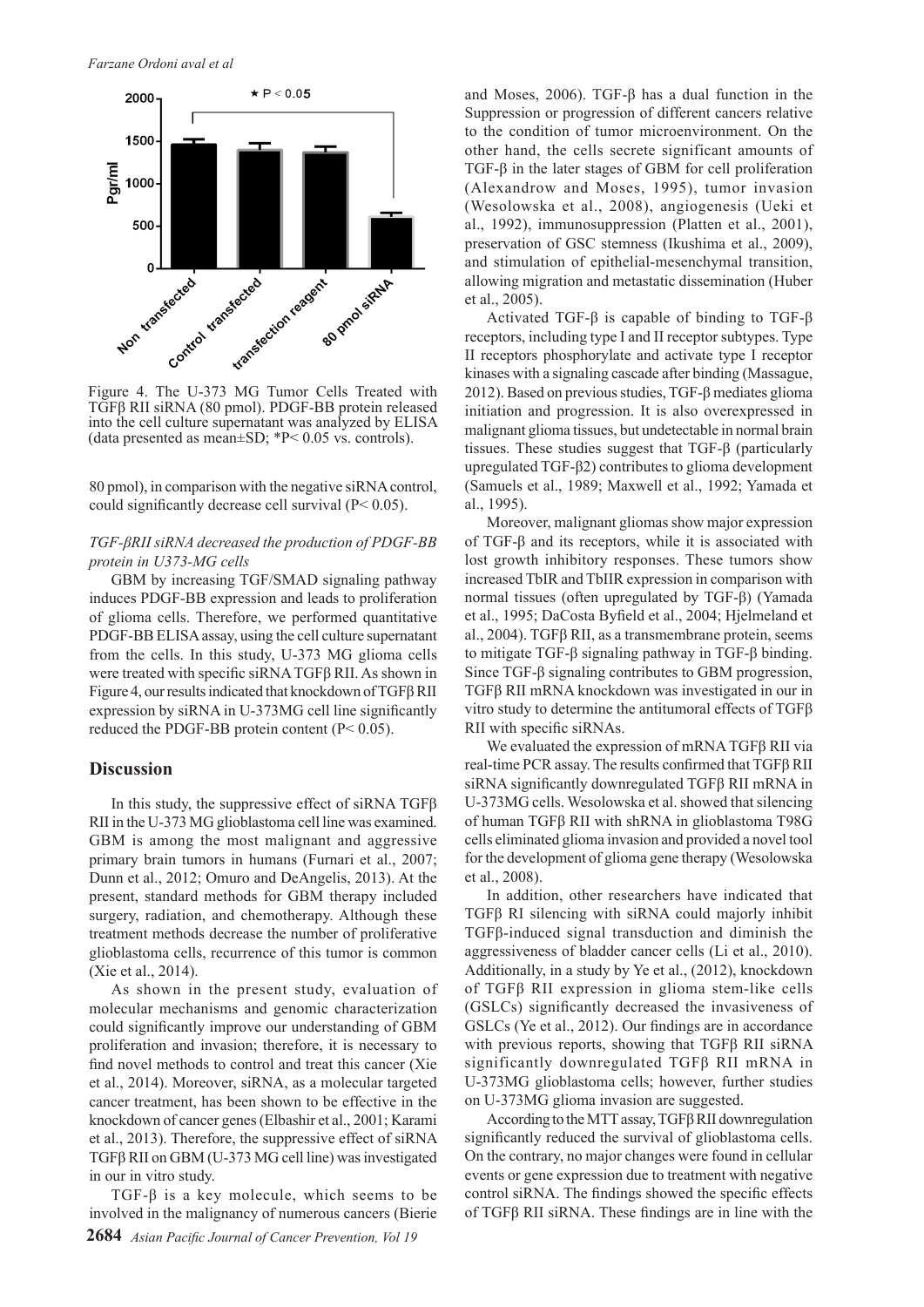results reported by XU et al., (2011), who demonstrated that TGF-β signaling is essential to the progression of lung adenocarcinoma. Moreover, TGFβ RII knockdown reduced cancer cell survival and proliferation in A549 lung carcinoma cell line.

In the current research, TGFβ RII knockdown could negatively influence proliferation in U-373 MG cell line. However, further investigations regarding the effects of siRNA TGFβ RII on molecular agents, associated with glioblastoma proliferation and survival, are required. On the other hand, previous findings have demonstrated that TGF-β signaling is involved in tumorigenicity and stemness of GSCs (Ikushima et al., 2009). Moreover, through Smad-related induction of leukemia inhibitory factor (LIF), it could induce self-renewal capacity and stimulate JAK-STAT signaling pathway (Penuelas et al., 2009; Hardee et al., 2012).

Moreover, other studies reported that Sox family of proteins could promote GSC survival. They showed that TGF-β could directly trigger the expression of Sox4, which can promote the expression of Sox2, as an essential factor for survival of GSCs (Ikushima et al., 2009).

Our results indicated that TGFβ RII siRNA could suppress TGFβ RII expression in glioblastoma cells. In addition, after treatment with TGFβ RII siRNA, survival of glioblastoma cells significantly reduced. Our findings may be associated with survival maintenance factors, such as Sox2, Sox4, and JAK-STAT signaling pathway. However, future studies are recommended to identify the main mechanism.

PDGFs are identified as growth factors, which are structurally or functionally related to each other. This family consists of 5 dimeric proteins, including PDGF-AA, AB, BB, CC, and DD (Andrae et al., 2008). According to the literature, PDGF-BB influences gliomagenesis (Dai et al., 2001). In a previous study, Bruna et al., (2007) showed that TGF-β induces glioma cell proliferation by PDGF-BB induction in tumors. They indicated that methylation of PDGF-BB gene determines the ability of TGF-β to induce PDGF-BB. This event is an oncogenic response in human glioma, which causes tumor proliferation through hyperactivity of Smad pathway (Bruna et al., 2007).

According to ELISA findings, treatment of U-373 MG cell line with siRNA TGFβ RII significantly decreased PDGF-BB protein in the cell culture supernatant, compared with the negative control. In agreement with previous studies, reduction of PDGF-BB protein after treatment with siRNA TGFβ RII could be associated with TGF-β in the Smad pathway; nonetheless, future studies are suggested in this area.

According to the present findings, the proposed method is a potential therapeutic strategy, which can suppress TGFβ RII expression and control cell proliferation in GBM. Accordingly, blocking the signaling pathway through TGFβ RII downregulation with siRNA can be a potential treatment for GBM.

## **Acknowledgments**

We would like to thank the Cellular and Molecular Biology Research Center, Health Research Institute,

Babol University of Medical Sciences, Babol, I.R. Iran for financial support of this project. Moreover, we would like to extend our thanks to Miss, Mahjoobeh Jafari for assisting in the partly of laboratory stage in this study. This manuscript is related to Miss, Ordoni thesis work for receiving of medical master of sciences degree in Medical Immunology. In addition, we used of the experienced scientific peoples in this field and research laboratory facilities of other university especially of Dr. Baradaran, Dr. Mansouri and Ms, Shajari from Tabriz University of Medical Sciences. Hereby, we would like to thank of Dr. Alireza Rafiei, Mr, Kardan and also Dr. Reza Norian, at Cellular and Molecular Biology Research Center from Mazandaran (Sari) University of Medical Sciences and also Qazvin Vice President of Reference Laboratory of food & feed Quality Control of Veterinary Organization for their assistances for performing of partly in laboratory stage of this study, respectively.

## *Conflict of interest*

The authors declare that there is no conflict of interests regarding the publication of this paper.

# **References**

- Akhurst RJ, Hata A (2012). Targeting the TGFbeta signalling pathway in disease. *Nat Rev Drug Discov*, **11**, 790-811.
- Alexandrow MG, Moses HL (1995). Transforming growth factor beta and cell cycle regulation. *Cancer Res*, **55**, 1452-7.
- Amirghofran Z, Bahmani M, Azadmehr A, et al (2007). Antitumor activity and apoptosis induction in human cancer cell lines by Dionysia termeana. *Cancer Invest*, **25**, 550-4.
- Andrae J, Gallini R, Betsholtz C (2008). Role of platelet-derived growth factors in physiology and medicine. *Genes Dev*, **22**, 1276-312.
- Bierie B, Moses HL (2006). Tumour microenvironment: TGFbeta: the molecular Jekyll and Hyde of cancer. *Nat Rev Cancer*, **6**, 506-20.
- Bora RS, Gupta D, Mukkur TK, et al (2012). RNA interference therapeutics for cancer: challenges and opportunities (review). *Mol Med Rep*, **6**, 9-15.
- Bruna A, Darken RS, Rojo F, et al (2007). High TGFbeta-Smad activity confers poor prognosis in glioma patients and promotes cell proliferation depending on the methylation of the PDGF-B gene. *Cancer Cell*, **11**, 147-60.
- DaCosta Byfield S, Major C, Laping NJ, et al (2004). SB-505124 is a selective inhibitor of transforming growth factor-beta type I receptors ALK4, ALK5, and ALK7. *Mol Pharmacol*, **65**, 744-52.
- Dai C, Celestino JC, Okada Y, et al (2001). PDGF autocrine stimulation dedifferentiates cultured astrocytes and induces oligodendrogliomas and oligoastrocytomas from neural progenitors and astrocytes in vivo. *Genes Dev*, **15**, 1913-25.
- Dunn GP, Rinne ML, Wykosky J, et al (2012). Emerging insights into the molecular and cellular basis of glioblastoma. *Genes Dev*, **26**, 756-84.
- Elbashir SM, Harborth J, Lendeckel W, et al (2001). Duplexes of 21-nucleotide RNAs mediate RNA interference in cultured mammalian cells. *Nature*, **411**, 494-8.
- Furnari FB, Fenton T, Bachoo RM, et al (2007). Malignant astrocytic glioma: genetics, biology, and paths to treatment. *Genes Dev*, **21**, 2683-710.
- Hardee ME, Marciscano AE, Medina-Ramirez CM, et al (2012). Resistance of glioblastoma-initiating cells to radiation mediated by the tumor microenvironment can be abolished

*Asian Pacific Journal of Cancer Prevention, Vol 19* **2685**